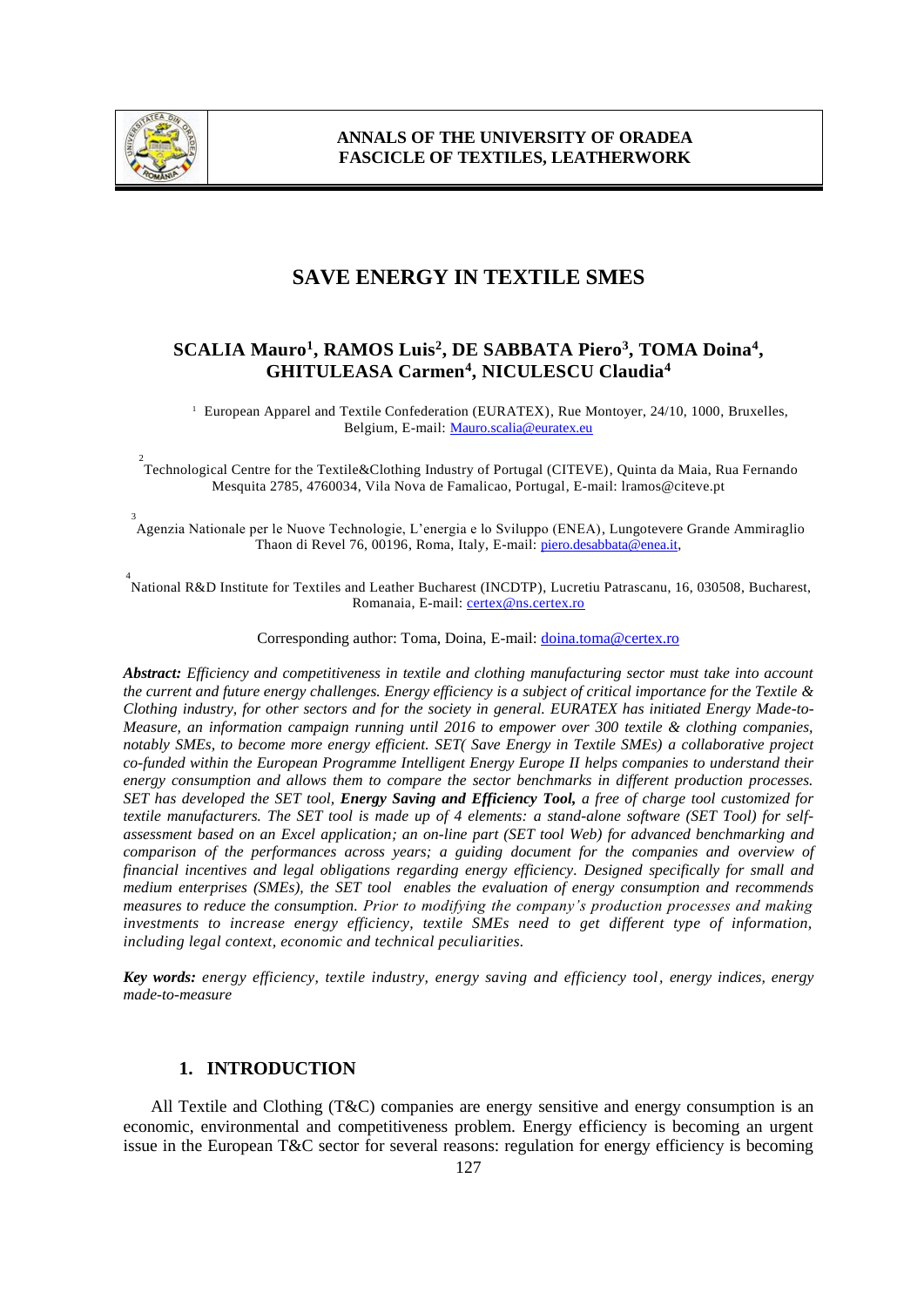

stricter; energy prices are increasing; staying competitive requires controlling and optimising energy cost. European T&C companies already strongly rationalized human resources. To further increase competitiveness, other sources need to be dealt with. Energy is a crucial one with still large potential, especially at SME level.

SET (Save Energy in Textile SMEs**),** a collaborative project co-funded within the European

Programme Intelligent Energy Europe II by EASME (Executive Agency for Small and Medium-sized Enterprises), is launched to enable the European textile SMEs to improve their energy efficiency and achieve tangible and countable economic

and resource-efficiency benefits [1].

The consortium, co-ordinated by EURATEX, includes CITEVE (Portugal), DITF (Germany), ENEA (Italy), INCDTP (Romania), ATOK (Czech Republic), CENTEXBEL (Belgium), IVGT (Germany), TMT (Hungury).

SET creates and deploys a unique **Energy Saving and Efficiency Tool (SET tool)** for SMEs of the European textile industry, **enables energy efficiency** for 150 companies by applying the tool at 50 companies premises, followed by training and assistance to further 100 companies, unlocks energy saving potential for **further** 350 companies and joins **the Energy Made-to-Measure (EM2M),** an



information campaign lanunced and managed by the European Textile and Clothing Confederation ( EURATEX) to provide Textile and Clothing manufacturers with tools, best practices and training to assess options and take informed decisions on energy efficiency measures [1].

## **2. ENERGY SAVING AND EFFICIENCY TOOL**

A major outcome of the SET project is the **SET tool**, an Energy Saving and Efficiency Tool designed for textile companies to autonomously assess their energy consumption and performances in the production process, ultimately to improve their energy efficiency [2].

The SET tool (Fig. 1) is made up of 4 elements: a stand-alone software (SET Tool) for selfassessment based on an Excel application; an on-line part (SET tool Web) for advanced benchmarking and comparison of the performances across years; a guiding document for the companies and overview of financial incentives and legal obligations regarding energy efficiency.



*Fig. 1: Elements of SET tool*

The **SET tool** runs on a Microsoft Excel file and is used to collect the company data on energy consumption and production. Based on this input the tool calculates the company's energy index and offers a selection of best practices, return on investment etc. The **SET tool Web** allows companies to benchmark, in strict confidentiality, its own energy performance data with data of comparable companies active in the same production processes. The **Guiding document** provides an overview of the data collection process and outcome. It is developed for companies' representatives to use and to be able to get the most from the energy efficiency tools [3].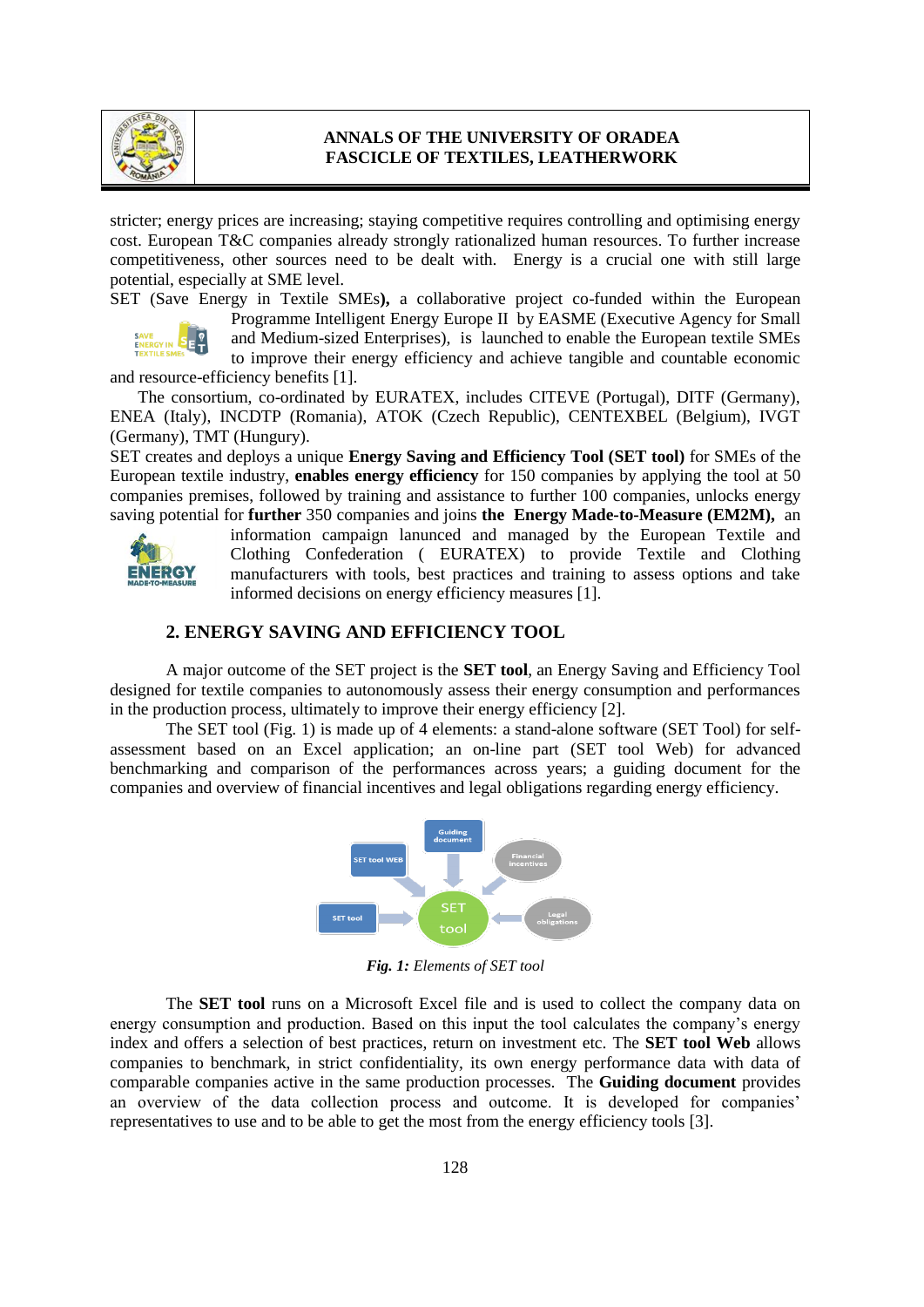

In the SET project timeframe the SET tool application is supported by SET partners and is completed by a number of proposals to improve energy efficiency, taking into account the available financial support schemes and the legal framework [4], [5].

## **2.1 SET Tool**

SET Tool (Fig. 2) has a multi-step session approach and collects data of one factory related to one year.



*Fig. 2: SET Tool*

In step 1 the application asks companies for basic yearly information about consumption and production and gives back as result some energy indices (energy cost/turnover, electrical consumption/turnover rate, electrical cost/turnover rate, thermal consumption /turnover rate, thermal cost/turnover rate) (Fig. 3) and some best practices (cross-cutting energy efficiency measures) [6].



*Fig. 3: Step1\_Outputs – Global energy indices a) Energy Cost /Turnover b) Electrical Consumption/Turnover rate c) Thermal Consumption/Turnover d) Thermal Cost/Turnover rate*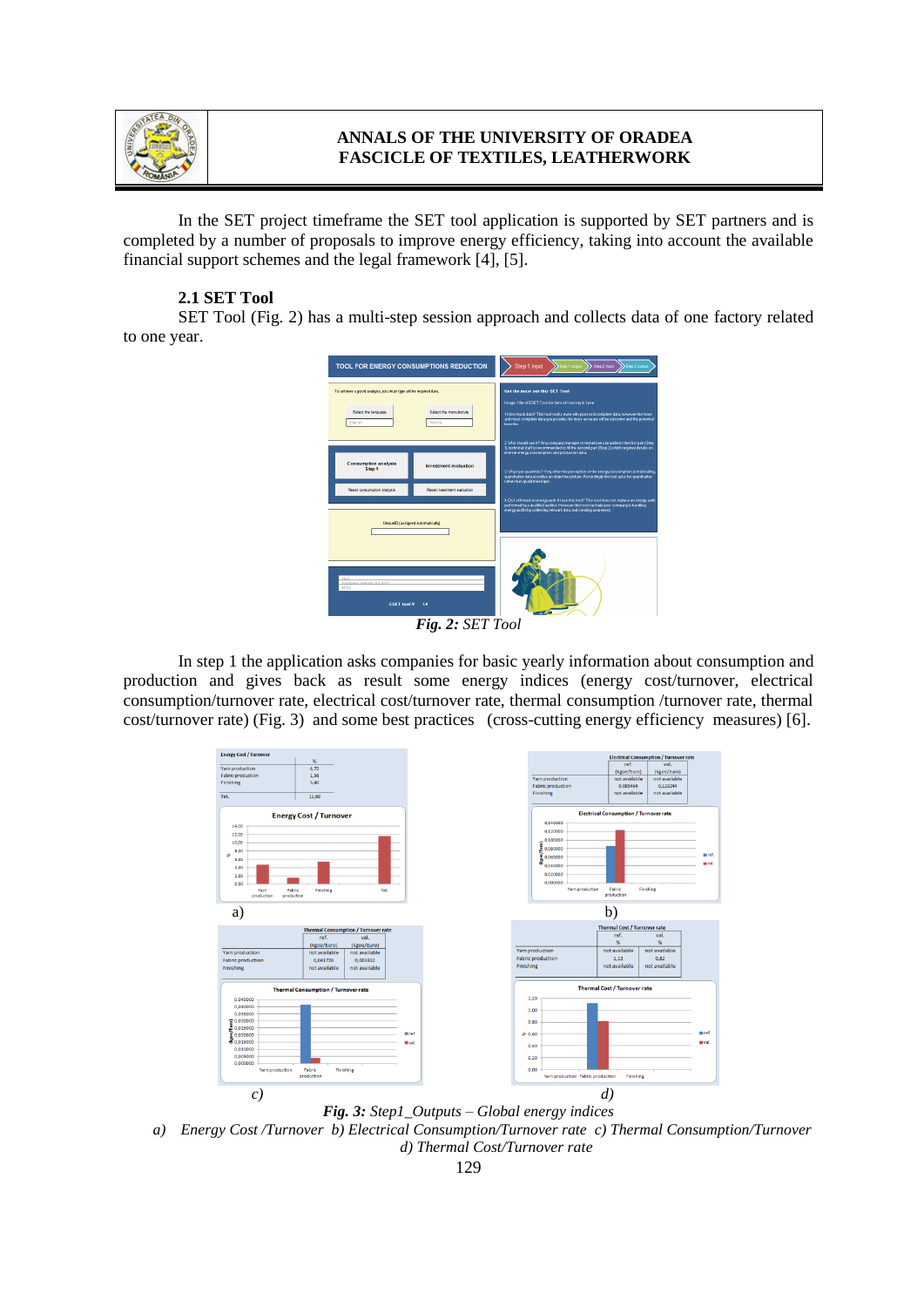

In step 2 the company is asked for more detailed and monthly data and description of the technologies used (Yarn Production, Fabric Production and Finishing). A wider set of Best Practices is evaluated (also related to the kind of machines) and more data, diagrams and indices describing the energy uses are showed (Monthly production and Electrical/Thermal Consumption graph, Electrical/Thermal Consumption vs Production - regression graph, Specific Electrical/Thermal Consumption vs Production- regression graph) (Fig. 4).



*Fig. 4: Step2\_Outputs – Monthly variation a)Electrical Consumption vs Production b) Monthly Production and Electrical Consumption*

In step 3 detailed data from machines is asked to build an electrical and thermal model of the company (Fig. 5) to compare against the macro values and obtain the shares of energy for the different uses.

#### **2.2 SET tool Web**

The SET tool Web is based on a constantly updated database and is a service free of charge for companies which contribute by sending confidentially their own energy data.

#### On the SET tool Web the **company can**

- Look at examples in the **demo** pages showing elaborations, graphs, benchmarks
- **Compare** own factory's energy performance with those of similar European companies (Fig. 6)
- Forecast **models** for energy consumption based on own technologies and production
- Compare own **progress** year by year.



*Fig. 5: SET tool Web: Performance comparison a) Factory Turnover and Specific Energy Cost per Turnover by year b) Specific Energy Cost per Turnover c) Specific Energy Cost per Production*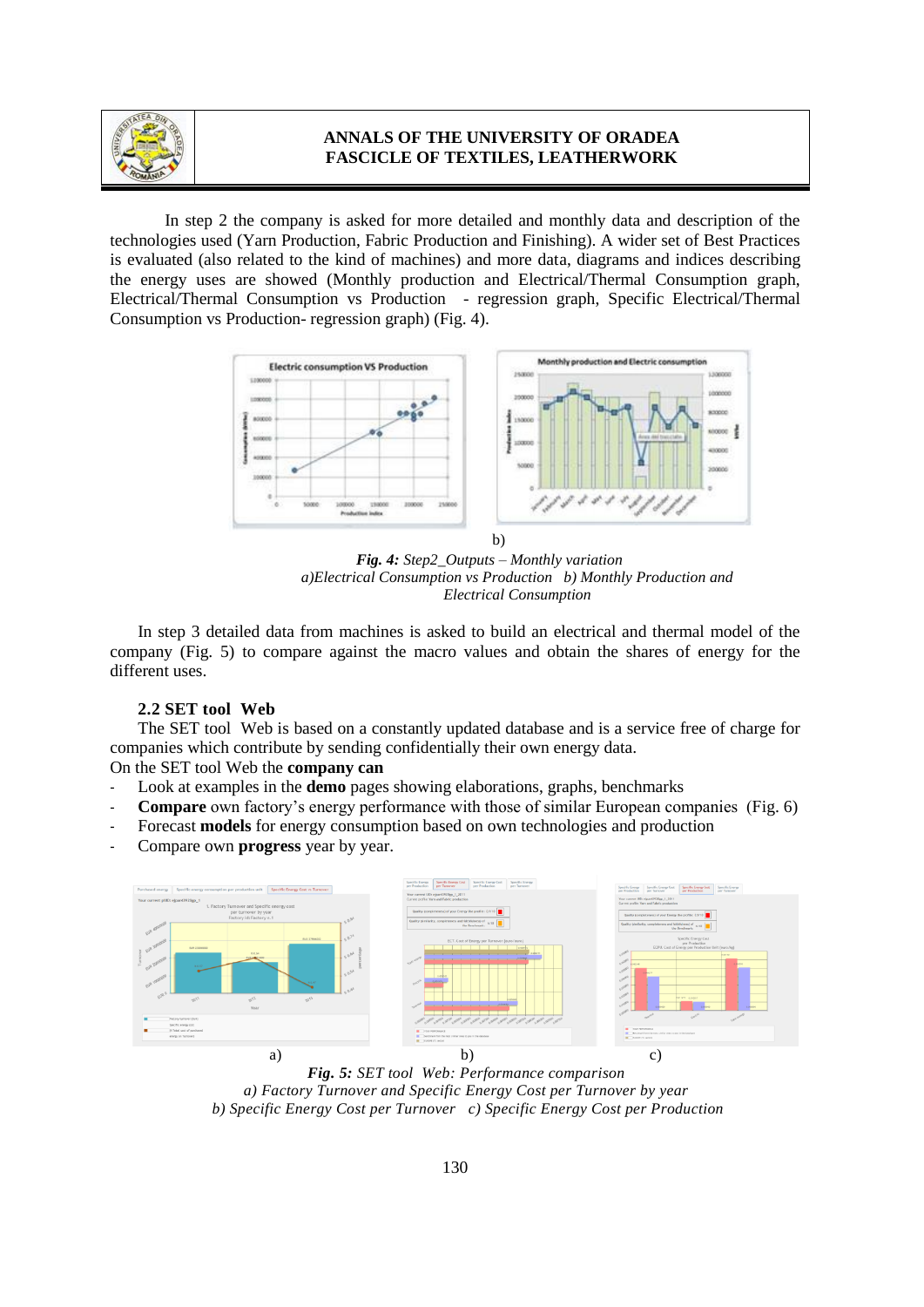

1- Insert percentage of electrical energy for production (not considering energy of auxiliary systems) and production;

2– Data about your main production processes;

3- The tool estimates your expected specific energy consumption (red circle) based on the information of point 2 and compares it with your real value (green circle).

 $\blacktriangleright$ **Year 2012** Time frame: refer data to the activities of the whole Choose the setting for you ear (Year) and the whole factory or simply to a consumption evalu period (other) Change or complete these data Your facton  $^{111}$ data Energy  $(A)$  $=(A^*B\%)$ Total far 96789494810,84 Energy kWhe kWhe Insert data about your (main) kind of production **Dow** Qty (kg) (kWhe) ▼ 65% Polyester - 35% Viso ▼ 41 Nm ▼ | weft yarn (carded) ▼  $\sqrt{2}$ Ring-spinning 5000 0,23 %  $\overline{\mathbf{r}}$  $\overline{\mathbf{v}}$  $\overline{\mathbf{v}}$ ÷ ₹  $\overline{\phantom{a}}$  $\overline{\phantom{0}}$ Reset any change Ext ted co n vs actu used for estimation (declared fo Actual figures of your Factory Figur technologies/machines deviation Energy Specific energy Electric energy Production Electric energy **Specifie** Evaluation consumption for  $(b)$ nsumption fo consumption pe consumption  $(D)$ eneray the whole<br>production roduction  $(G-E)/E$  % Share of 0,2%  $G = (F/D)$  $(a)$ pe П total real  $F=(a*D)/(b)$ production productio  $(b/D%)$  $E=IC/D$ 5000 4260613.88 1.99 58073696886.5 2141012 27124.41  $\overline{\mathbf{k}}$ g kWhe/kg kWhe kg kWhe/kg

*Fig. 5: Technology based model for Yarn production*

## **3 APPLICATION OF SET tool**

The SET tool, a self-assessment tool tailored on textile manufacturing processes has already been tested by over 50 companies selected along the three value creation steps: Yarn Production, Fabric production and Finishing, further 100 companies are planned to be supported in 2016. Application of SET tool on the companies was performed by the company itself with the help of SET partners. Based on the results of Application and Validation phases of SET tool there should be elaborated the [Energy](file:///C:/Users/Lili/mjcarvalho.CITEVE/AppData/Local/Microsoft/Windows/Temporary%20Internet%20Files/Content.Outlook/GG44GWPN/Documentos%20suporte/Rationalization%20Plan.docx) [Consumption](file:///C:/Users/Lili/mjcarvalho.CITEVE/AppData/Local/Microsoft/Windows/Temporary%20Internet%20Files/Content.Outlook/GG44GWPN/Documentos%20suporte/Rationalization%20Plan.docx) [Rationalization](file:///C:/Users/Lili/mjcarvalho.CITEVE/AppData/Local/Microsoft/Windows/Temporary%20Internet%20Files/Content.Outlook/GG44GWPN/Documentos%20suporte/Rationalization%20Plan.docx) [Plan](file:///C:/Users/Lili/mjcarvalho.CITEVE/AppData/Local/Microsoft/Windows/Temporary%20Internet%20Files/Content.Outlook/GG44GWPN/Documentos%20suporte/Rationalization%20Plan.docx) that contains the following items: Company characterization; Energy consumption and cost by type of energy ( electrical and thermal); Energy indices provided the outputs of SET tool; Energy efficiency measures; Estimated savings and investments for each energy consumption of the selected measures; Estimation of energy consumption and energy indices after application of efficiency measures.